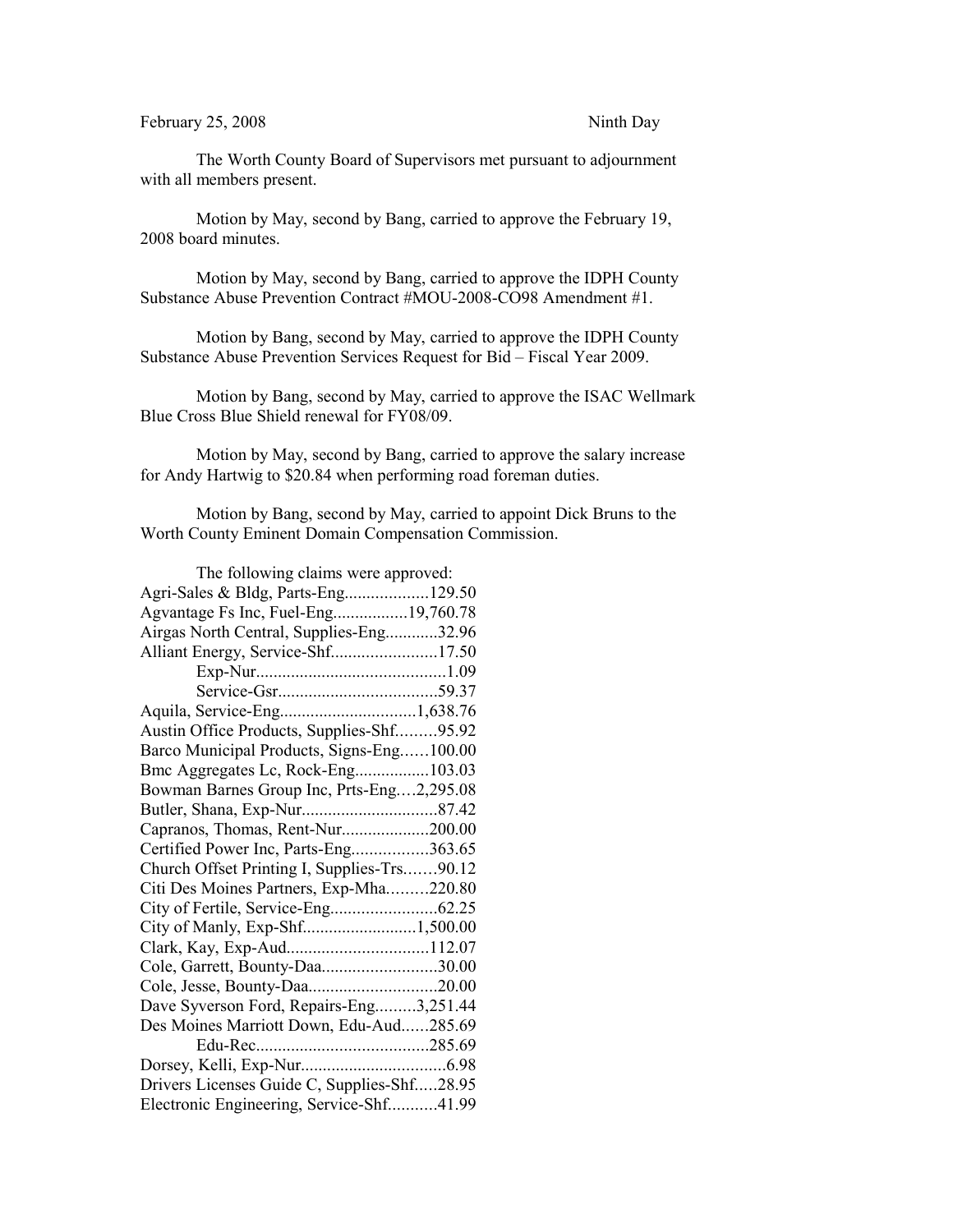| General Injectables & Va, Exp-Nur284.00      |  |
|----------------------------------------------|--|
| Gentz, David, Exp-Shf19.55                   |  |
| Greve Law Office, Rent-Att300.00             |  |
| H & H Food Service, Supplies-Shf491.58       |  |
| Hanson, Jeanette, Exp-Nur119.51              |  |
| Hartman, Lisa, Exp-Nur49.29                  |  |
| Haugsdal, Craig, Mileage-Asr17.67            |  |
| Heartland Power Coop, Service-Eng26.00       |  |
|                                              |  |
| Hope Haven, Service-Mha1,556.20              |  |
| Hotel Northwood, Exp-Soc200.00               |  |
| Huebner, Cheryl, Exp-Nur22.79                |  |
| Huftalin, Jeff, Exp-It/Gis334.47             |  |
|                                              |  |
| Iowa Dept of Human Serv, Ser-Mha3,587.43     |  |
|                                              |  |
|                                              |  |
| Service-Mha28,661.81                         |  |
| Iowa Emergency Number, Edu-Shf150.00         |  |
| Iowa State Sheriff's & D, Dues-Shf360.00     |  |
|                                              |  |
|                                              |  |
|                                              |  |
| Kenison, Elizabeth, Edu-Rec132.53            |  |
| Kuennen, Joseph, Service-Gsr135.00           |  |
| Lab Safety Supply Inc, Supplies-Ema367.06    |  |
| Larson Printing Company, Serv-Mha589.99      |  |
|                                              |  |
| Low's Standard, Fuel-Eng233.42               |  |
|                                              |  |
|                                              |  |
| Manly Junction Signal, Service-Sup486.16     |  |
|                                              |  |
|                                              |  |
|                                              |  |
|                                              |  |
|                                              |  |
| Marshall & Swift Inc, Service-Eng164.44      |  |
|                                              |  |
| Martin Bros Dist Co. Inc, Supplies-Gsr470.46 |  |
| Mason City Business Syst, Service-Shf61.18   |  |
|                                              |  |
| Mcleod USA, Service-Eng11.61                 |  |
| Mental Health Center, Service-Mha6,985.88    |  |
|                                              |  |
| Mi-B & J Water, Service-Gsr18.00             |  |
| Midwest Wheel Companies, Suppl-Eng150.94     |  |
|                                              |  |
| Napa Auto Parts, Parts-Eng30.98              |  |
| Next Generation Technolo, Serv-Mha602.25     |  |
| North IA Area Comm Colle, Edu-Nur20.00       |  |
| North Iowa Vocational, Service-Mha2,317.50   |  |